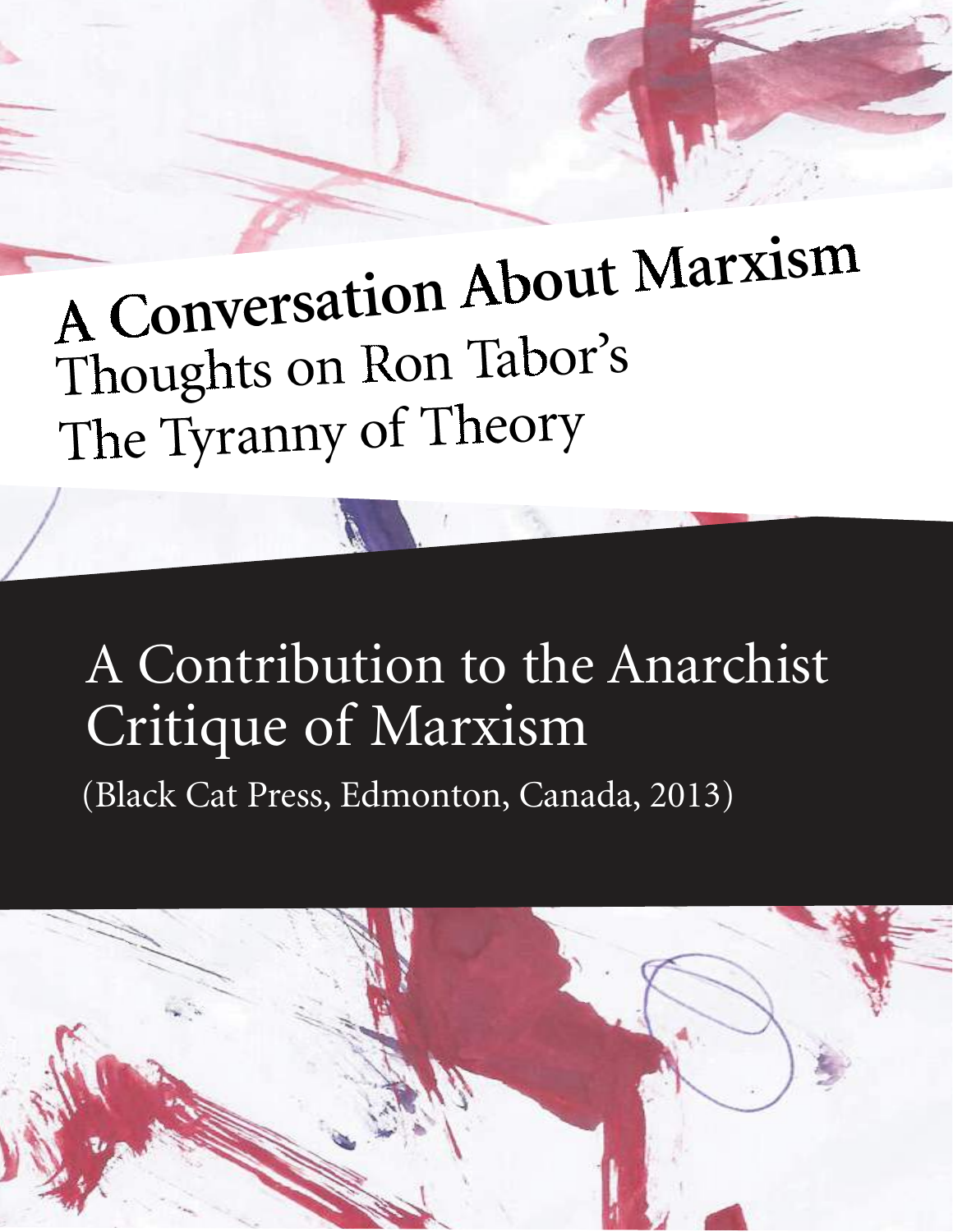### **Introduction**

Ron Tabor, in his 2013 book, *The Tyranny of Theory—A Contribution to the Anarchist Critique of Marxism* (Black Cat Press), presents an incisive and provocative critique of Marxism. Ron's central point is that Marxism is totalitarian in its outlook, and a prescription for the establishment and maintenance of totalitarian societies. Ron is not the first person to see totalitarianism in Marxism; many others, before and after the Bolshevik-led October 1917 Revolution, have ascribed this trait to Marx. What makes Ron's book particularly valuable and unique is that he comes to his critique from the left, that is to say, from the perspective of anti-capitalist revolutionary. Ron's analysis grows out of his experience with, and then gradual rejection of, first, Trotskyism, and then Leninism, as revolutionary expressions of Marxism. *The Tyranny of Theory* takes as its departure point Ron's previous analyses of, first, the state capitalist nature of the Soviet Union, and subsequently, Lenin and the Bolsheviks' theory and practice. Thus, unlike many people who have abandoned left-wing perspectives and activities in favor of liberal, pro-capitalist or even arch-conservative perspectives, Ron has steadfastly maintained a commitment to what some (including this writer) would refer to as the ideals of Marxism"—the creation of a cooperative, democratic, egalitarian society, organized by and in the interests of the immense majority of people. However, Ron argues that it is a profound mistake to see socialism with a democratic and libertarian soul as Marxist in any sense. In other words, Ron maintains that the single most consistently accepted critique of capitalism and call for the revolutionary alternative of socialism, is not merely useless but is, in its very essence, a totalitarian worldview that leads to the creation of totalitarian societies.

The aim of this conversation is to further explore the important questions raised by Ron in *The Tyranny of Theory.* Is Marxism totalitarian, or does it merely have totalitarian aspects? Which of Ron's arguments are fully convincing, and which are open to further consideration? Is an analysis of the philosophical underpinnings of Marxism sufficient to make the case for Marxism as totalitarianism? Or does this conclusion rest in good measure on the actions and results of movements led by self-proclaimed Marxists such as Lenin, Trotsky, Stalin, Mao, or Castro? In other words, if these individuals had not used Marxism as their banner, would a philosophical argument alone be sufficient to label Marxism as totalitarian? Do these individuals and movements represent the playing out of Marxist theory with predictable results, or have these individuals so thoroughly distorted Marx's views that they should not be held up as proof of the totalitarian nature of Marxist theory?

#### **Why should we care about Marxism?**

The answer to the question, "why should we care about Marxism?" lies in another question: what is socialism? Ask 50 people; you will get 50 different answers. It is hard to think of a concept that has more varied definitions—and more varied proponents and detractors. The "why" of this is very much bound up in the compelling and provocative critique of Marxism provided by Ron Tabor in his *The Tyranny of Theory*.

At its simplest level, socialism suggests a system in which the decisions about the production and distribution of goods are not made privately, but are determined by the people or society, rather than by the owners and controllers of great wealth. The assumption behind socialism is that a people-controlled economic system (and, therefore, social and political system), would be far more just and democratic than a private ownership/private-profit system. While many peo-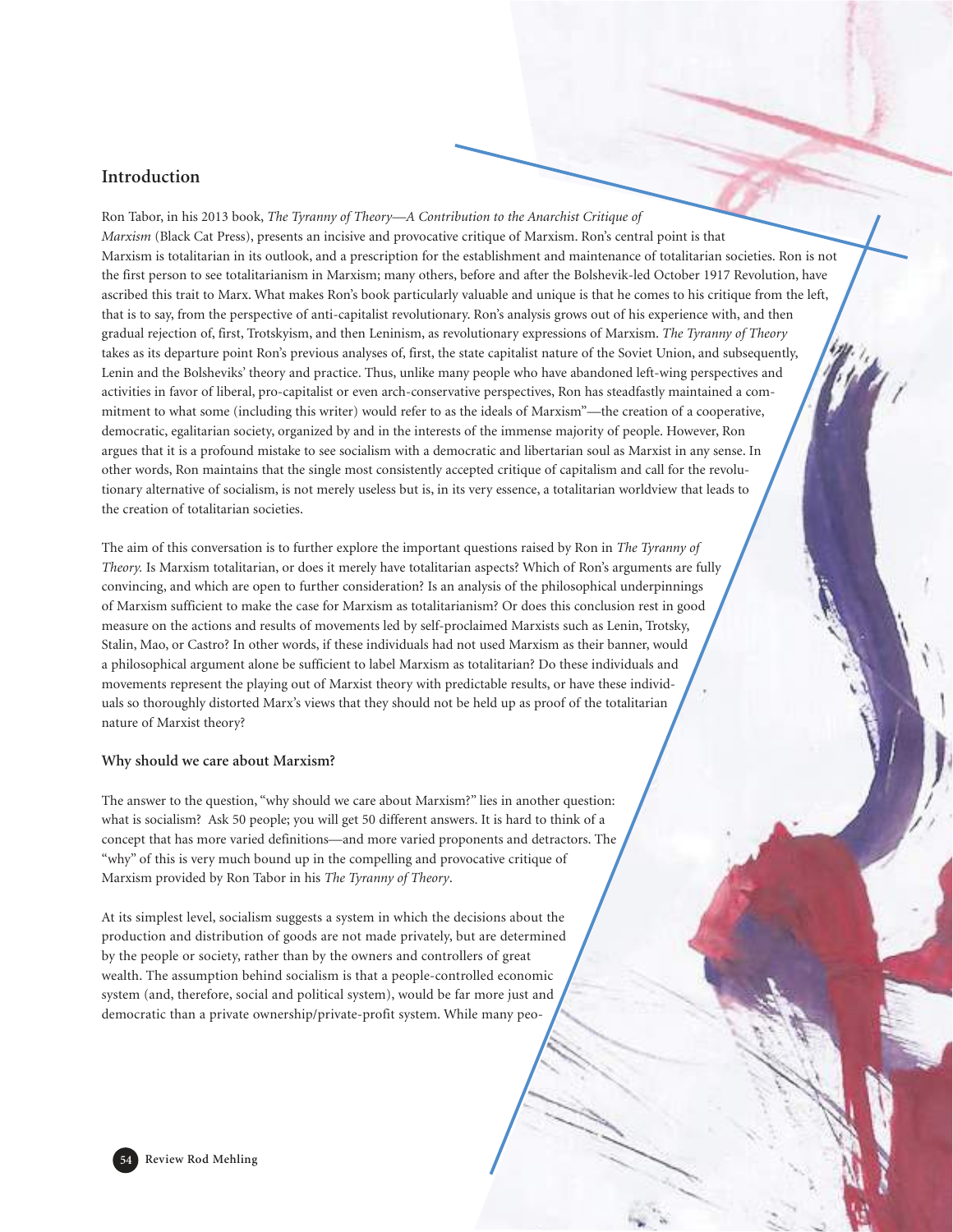ple who consider themselves socialists, or who might be attracted to socialism, might agree on the above definition, there is little agreement on what socialism is beyond this definition. What does it mean to say that the "people" or "society" will determine what is produced and distributed? How will this be done? One way might be from the bottom up—that is to say, through the organization of local cooperatives, councils, planning organizations, that assess needs and productive capabilities in their area, and then cooperate regionally, nationally, and internationally in decision-making over the production and distribution of goods and services. Another way might be from the top down—that is to say, the national government, however defined or constituted, would assess needs and productive capacities and make decisions over the production and distribution of goods. And, of course, at least in theory, there might be a mix of these two approaches.

The "from the bottom up" path has a decidedly participatory and democratic feel to it local people directly involved in discussion, debate and decision-making over important aspects of their lives, and ceding tasks (and therefore some power) to geographically wider bodies as needed and determined locally. Control and authority rests in local hands; power devolves upward only in the manner and to the degree local committees desire it. A century of experience with societies describing themselves as socialist, or Communist or Marxist has demonstrated that when a centralized power establishes itself as the controller and director of decisionmaking over production and distribution, the result is neither participatory, nor democratic; quite the contrary, the (apparent) elimination of private capital as the driving force of production and distribution has merely resulted in the substitution of state-controlled (and in this sense private) capital calling the shots. Moreover, in the absence of the degree of pluralism that exists in free-market capitalist societies, these state capitalist societies are highly authoritarian at best, and (often in their Marxist-Leninist form) brutal, totalitarian dictatorships at worst.

So, why should we care about Marxism? In my view, the value of Marxism lies in its theories about and critique of capitalism, and its theories about and advocacy of socialism, a radically different economic/political/social system. Marxism is not, as Ron points out, the only critique of capitalism, nor the only political framework that advocates a radical transformation of capitalist society. However, Marxism has been the predominant revolutionary anti-capitalist critique for a century or more.

There are many reasons for this, but one significant factor is that Marxism is highly compelling. Ron writes:

"…Marxism has many features that make it extremely attractive to people angry at the injustices of capitalism and anxious to make the world a better place. Perhaps most importantly in these times of economic crisis, it offers a detailed analysis of capitalism that has never been approached, let alone equaled in its cogency, breadth and depth. In addition, Marxism provides a moral indictment of the capitalist system, along with a vision of a just society and strategy and set of tactics to achieve it. Finally, it offers a unified conception of history and of human nature (while denying that such nature exists) and seems to answer all the fundamental questions that have consumed the minds of human beings for millennia." (*The Tyranny of Theory*, p. 8)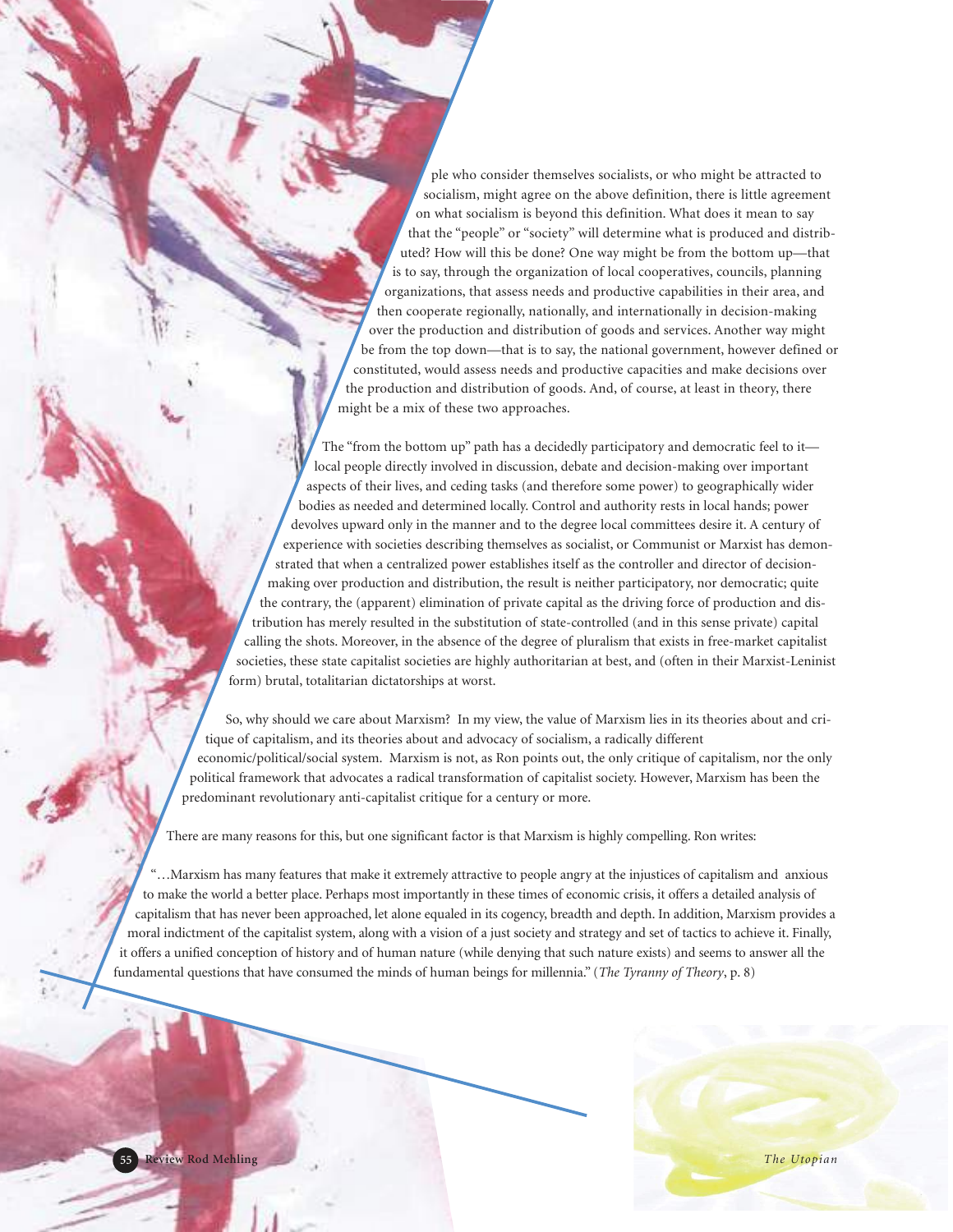Thus, if we care about socialism, we need to care about Marxism—certainly to understand it as theory, possibly to embrace parts of it that are valid or, if we are rejecting it in its entirety, to be crystal clear on the reasons why.

#### **Is Marxism totalitarian? (Yes, but…)**

In the first chapter of his book ("Marxism and its Historic Responsibility"), Ron states his central thesis: "The main thesis of my critique of Marxism is that it is, and must be held responsible for Communism." (*The Tyranny of Theory*, p. 11) Ron defends his thesis by examining Marxism from several perspectives, but early on he states Marxism is totalitarian because it "its underlying philosophical assumptions imply it." (*The Tyranny of Theory*, p. 25)

Ron devotes two chapters of his book to a detailed examination of Marxist philosophy. Valuable as this discussion may be, I believe that the "philosophical totalitarianism" of Marxism can be located at a less complex level. In *The Communist Manifesto*, Marx and Engels traced the economic/social organization of humanity from its earliest times to the young capitalist epoch in which they were writing. The key claims were: 1) societies had passed through several distinct forms of organization, each defined primarily by its dominant economic mode of production ("primitive communism," slave society, feudalism, capitalism); 2) each of these societies was seen as an advance on the previous society; 3) the "motor force" of change from one stage of social organization to the next was identified as the class struggle; 4) each new economic/social/political order was seen as revolutionary in relation to the order that preceded it; 5) capitalism created conditions in which a tiny minority (the bourgeoisie) owned and controlled the means of finance, production and distribution, and a vast majority had a common condition of being exploited by the owning and ruling class. This majority-in-the-making was the working class; and, 6) as capitalism developed, this proletariat would grow ever larger, recognize its "property-less" condition, and thereby have both the compelling reasons for, and the wherewithal to, overthrow capitalism and establish the first society created by, organized by, and administrated by the overwhelming majority—socialism.

 If only Marx and Engels had left things there. But they didn't. And this gets to the essence of one key aspect of Ron's argument in *The Tyranny of Theory*. Writing in the 19th century, at a time when science seemed to explain "everything"—physics, nature, organization of work, psychology of humans, etc.—Marx believed that he had discovered for human society and its evolution, something parallel to what Darwin had uncovered related to natural science. Thus, they labeled their theory of socialism, scientific socialism. Their intention was to distinguish themselves from the prevalent notion of socialism of the time, utopian socialism, which often took the form of advocating various schemes to organize communities around communal, working and living principles. Marx and Engels viewed this approach as "utopian" because they recognized that capitalism had replaced feudalism not as a good idea emanating from a handful of forward-thinking social planners, imaginative novelists or entrepreneurs, bur rather through a complex, prolonged, and at times forceful overthrow of the then existing relations of production and the class that profited from and defended those relations. Thus, Marx and Engels argued that socialism would not replace capitalism as the result of some utopian scheme, but rather through a complex and prolonged struggle centered on deeply rooted class antagonisms between the "old" and the "new."

While Marx and Engels may have had understandable reasons for proclaiming scientific validity for their theories, their claim to scientific validity (of having discovered "truth"), turns advocacy of an ethically desirable ideal into something quite different. For if Marx and Engels had discovered the science of human history, if one stage of society is destined to give way to the next, and then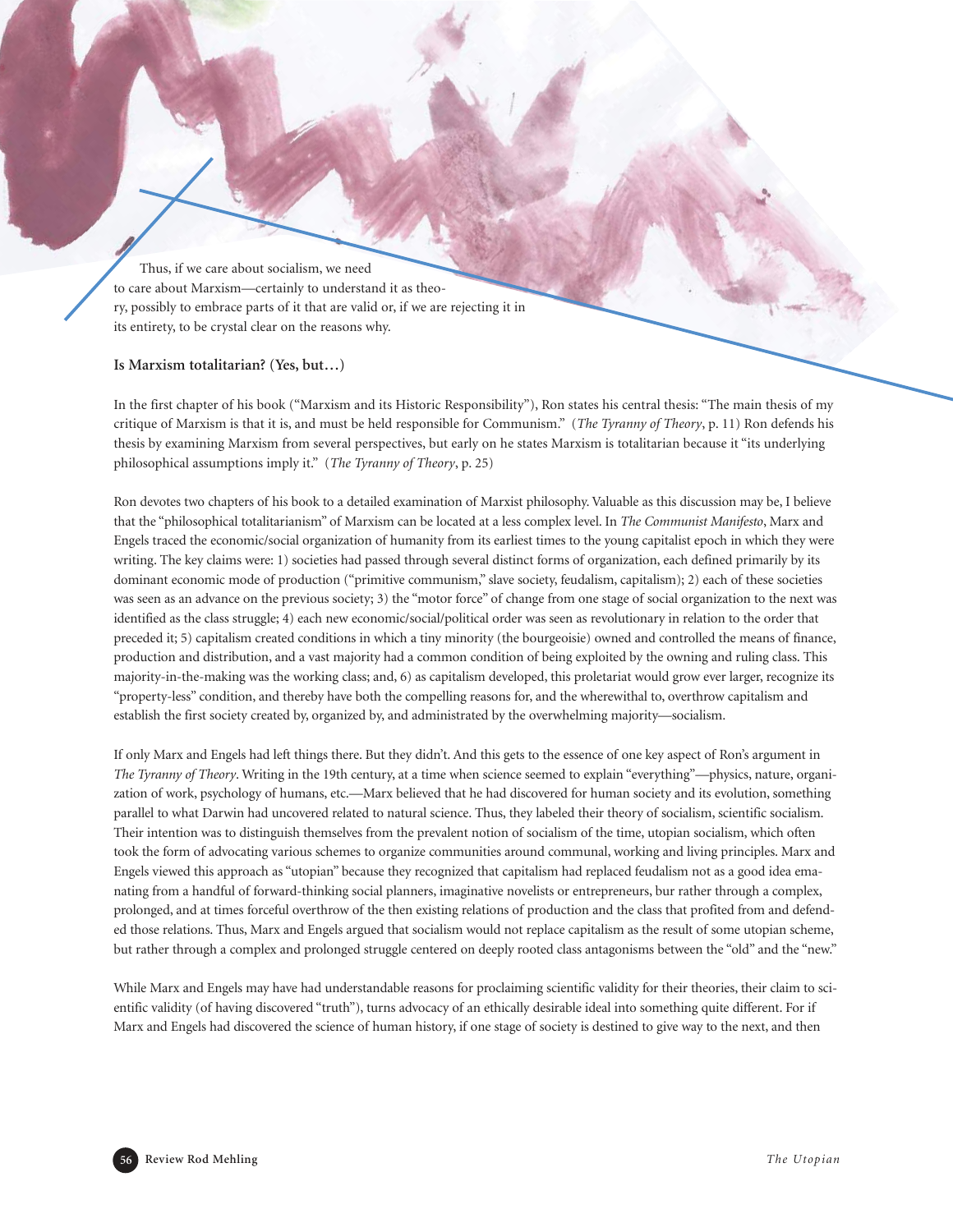the next, and then the next…then each new stage of history is inevitable. In other words, the march of history is absolute and "Truth" has been revealed. This is the cornerstone of Ron's argument in *The Tyranny of Theory*: that the Marxist view of history the view that a known future exists within the present—is a totalitarian outlook, philosophically, and leads to totalitarian outcomes, practically. Why totalitarian? Because a given group of individuals, leaders, political parties, movements—it doesn't matter who or what—acting "in the name of," and "on behalf of," or "in concert with" the inevitable march of history, can do no wrong. Anything they do is right. Anything they do is justified. Anything they do is necessary. No matter how messy.

So there's the yes (Marxism is arguably philosophically totalitarian), but what about the "but?" Imagine this discussion was taking place in the early 20th century—no Lenin, no Bolsheviks, no October Revolution (and no Stalin, Mao, Kim Il Sung or Pol Pot). I think it is fair to argue that in such a context, we can imagine a reasonable person arguing:

"Marx was overwhelmingly 'right on'—he exposed the evils of capitalism; he laid bare issues of base and superstructure that are highly compelling; he recognized the revolutionary role of the bourgeoisie in relation to feudalism, and its reactionary role as the purveyor and defender of capitalism; he issued a clear call to toiling masses everywhere ('workers of the world unite') to recognize their common, property-less condition as well as the possibility of a common collective future. Yes, he and that fellow Engels got a bit carried away by the 'science' of the thing. They were writing at a time when science seemed to explain 'everything.' They were wrong on that."

My point is this: The philosophical analysis of totalitarian aspects of Marx's and Engels' views would be an abstraction—a correct, but not necessarily defining point—if it were not for the fact that subsequent events (the outcomes of movements that called themselves Marxist), seem to confirm that the totalitarian outlook in Marx's philosophy actually leads to concrete and specific totalitarian societies. In other words, labeling Marxism as wholly totalitarian, purely on the basis of philosophical aspects of Marxism that are rooted in Marx's infatuation with power and reach of 19th century science, is a mistake.

Ron rejects this point of view and argues that it is impossible to separate any one aspect of Marxism from another, and that all aspects taken together constitute Marxism's philosophy:

"…the entirety of Marxism, both theory and practice, including its strategy (the organization of the workers as a class counterposed to other classes, the proletarian revolution, the dictatorship of the proletariat) and tactics, constitutes a unified view of the world, a philosophy." (*The Tyranny of Theory*, p. 22)

Nonetheless, I contend that Ron's conclusions about Marxism rest to some significant degree on the actual outcomes created by supposedly Marxist movements beginning with the Bolshevik Revolution of October 1917. Specifically, a close examination of whether Lenin and the Bolsheviks meaningfully represent Marxism is highly relevant to assessing whether Marxism itself is or is not totalitarian. Thus, the rest of this article focuses on two key questions: 1) Were Lenin and the Bolsheviks (and, by extension, subsequent Marxist-Leninists) truly Marxists? 2) Is the Marxist conception of the state totalitarian? I believe that the perspective one takes on these questions greatly influences a judgment on whether Marxism is merely flawed, or is instead totalitarian at its core.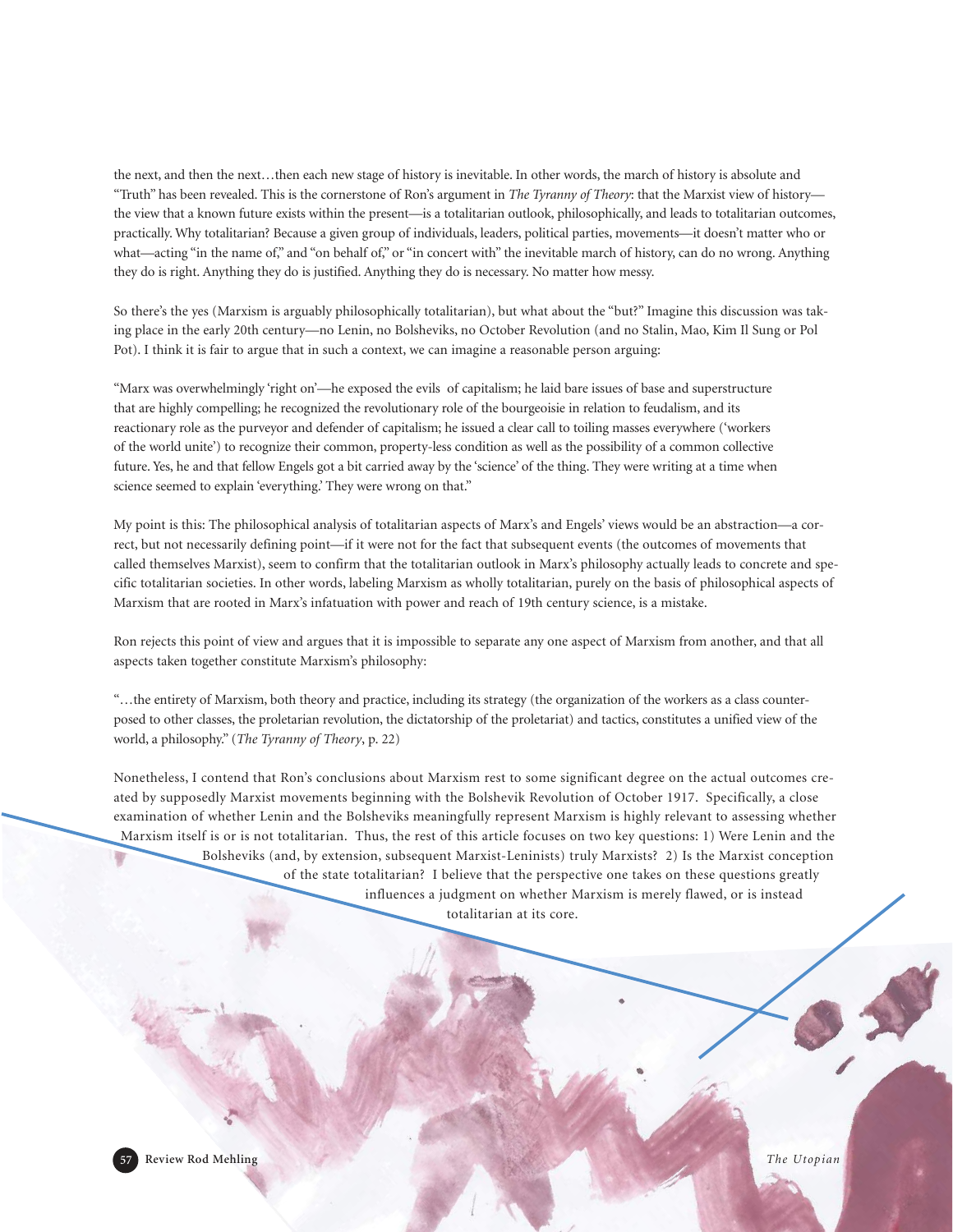#### **Was Lenin a Marxist? (Well, he said he was…)**

Lenin was the principal leader of a section of an avowedly Marxist political party, (=the Bolshevik wing of the Russian Social Democratic Labor Party—RSDLP; he wrote books on aspects of Marxist theory; he spoke in Marxist terminology; and he claimed to be leading a Marxist-inspired socialist revolution. In short, Lenin said he was a Marxist. However, although Lenin considered himself a Marxist, over the course of his political career he revised Marx's views in significant ways (always framing these revisions in terms of the conditions that were peculiar to Russia). These changes to Marxist theory and practice were sufficiently distinct that Stalin was easily able to re-label Marxism, as "Marxism-Leninism." Marxism-Leninism is not Marxism.

Ron expresses some ambivalence regarding whether Lenin was a Marxist. In a series of articles that subsequently appeared as *A Look At Leninism* (1988), Ron argues that Lenin and the Bolsheviks were not democratic, libertarian socialists, but were instead authoritarian, state capitalists (a point of view that I agree with). Ron begins his analysis of Lenin's outlook by suggesting that Lenin was a prisoner of a "Marxist orthodoxy" that saw Russia as not sufficiently transformed from the feudal/agrarian stage to the bourgeois/capitalist stage to be ready for a working class-led socialist revolution. He goes on to argue, with merit, that this may have deeply influenced what type of society Lenin actually thought he was creating, and hence the authoritarian, state-capitalist outcome. However, Ron seems to recognize at least the possibility that Lenin may have broken with Marxism. He doesn't say this directly, but writes:

"Another argument against my hypothesis that the Bolsheviks were (despite themselves) bourgeois revolutionaries is that they thought of themselves as Marxists, studied Marxism, made it clear to the workers that they were socialists, recruited people to be socialists, etc. But calling yourself a Marxist doesn't automatically make you one." (*A Look at Leninism*, p. 13)

Since *A Look at Leninism* was written several years prior to *The Tyranny of Theory* it may not reflect later views. In *Tyranny*, Ron rejects any argument that the Bolsheviks and their various successors were not Marxists, and dismisses this argument on two grounds:

"In fact, almost every type of apologist for Marxism articulates a variant of this argument. Trotskyists insist that Lenin was true to Marx; Stalin distorted him. Maoists contend that Lenin and Stalin were Marxists; 'revisionism' began with Khrushchev…. The very posing of the argument (in whatever form) implies a critique of Marxism, for if the historical process had developed as Marx predicted, all debate over what is or isn't Marxism would be irrelevant. The socialist revolution a la Marx would have happened (or would be in the process of happening), and there would be nothing to argue about." (*The Tyranny of Theory*, p. 19)

These are not particularly strong arguments. As to the first, if one believes that Lenin and the Bolsheviks (the inspirers of Marxism-Leninism, the ideology used by all of the subsequent so-called Marxist movements/revolutions) were not Marxists, that is, had broken so significantly with Marxism as to give it a totalitarian content, it is not compelling for Ron to dismiss this view as "picking and choosing." It is not picking and choosing to see the entirety of the 20th-century revolutionary leftist movements as non-Marxist. Ron's second argument is simply circular. It dismisses a discussion over whether Lenin and the Bolsheviks were in fact Marxists by arguing that there would be nothing to debate if socialism was, as Marx believed, inevitable. But, of course, socialism is not inevitable. Marx believed this, but he was wrong.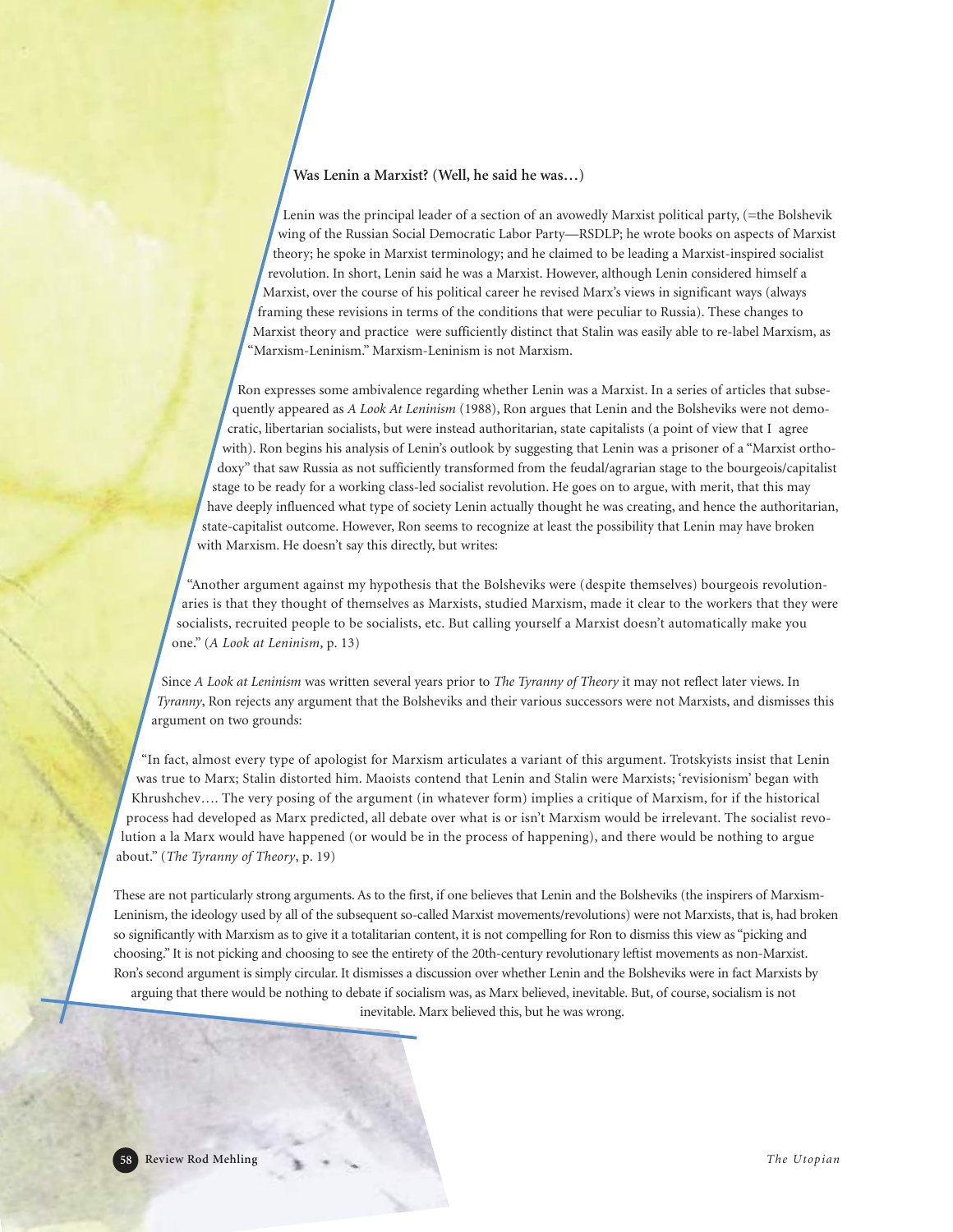In my view, Lenin was not a Marxist, and, the Bolsheviks were not Marxists, Stalin was not a Marxist, the Communist Party of the Soviet Union was not Marxist and Mao Zedong and the Chinese Communist Party were not Marxists. All of these individuals and parties are at fundamental odds with Marxism as defined by the core writings of Marx. Admittedly, there have long been differences over what is or is not Marxism. (Marx famously said in the early 1880s, after reading a programmatic document written by French socialists, "If this is Marxism, than I am not a Marxist.") As a result, it is a challenge to prove that Lenin was not a Marxist. What I will attempt to demonstrate is that the differences between Lenin's theory and practice and that expressed in Marx's writing are vast in relation to what I consider to be several key defining issues of Marxism. Marxism will be represented by a single work, *The Communist Manifesto*, written by Marx and Engels in late 1847 and published in 1848 as the programmatic expression of the newly formed Communist League. While both Marx and Engels wrote many subsequent works that further elaborated aspects of their views, these subsequent writings did not fundamentally alter the core propositions presented in *The Communist Manifesto*.

Two areas from the Manifesto are essential to this discussion: 1) class; and, 2) consciousness and leadership. (A later section of this article will examine Marx's views on the nature and role of the state and Ron's critique of these views.)

#### **1) Class**

In Section 1 of *The Communist Manifesto* ("Bourgeois and Proletarians") Marx and Engels wrote: Society as a whole is breaking up into two great hostile camps, into two great classes directly facing each other— bourgeoisie and proletariat. (p. 10)

Nothing about the context for the Russian Revolution remotely resembles this expectation/prediction. Yet, these were the conditions under which Marx foresaw, and championed, a socialist revolution.

Marx and Engels went on to say:

"The bourgeoisie, wherever it has got the upper hand, has put an end to all feudal, patriarchal, idyllic relations. It has pitilessly torn asunder the motley feudal ties that bound man to his 'natural superiors,' and has left no other bond between man and man than naked self-interest, than callous 'cash payment.'" (p. 12)

Again, there was little in the Russian situation in 1917 that resembled this description of the development of capitalism and the rule of the bourgeoisie. It is true that the February Revolution had overthrown Tsar Nicholas II and ushered in a bourgeois-democratic government (in the form of the Provisional Government). However, the country as a whole remained overwhelmingly peasant and agricultural, the Russian nobility owned much of the land, and democratic institutions were weak or non-existent. 1917 Russia was at the front end of a significant period of industrial/capitalist development, which would likely include the broad establishment of bourgeois-democratic political institutions, and would almost certainly bring about the growth of a large industrial working class. However, in 1917 these workers, conscious as they may have been, made up less than 5% of the Russian population as a whole.

> Marx and Engels stressed that the process of capitalist development would be slow and uneven, but that over time it would give birth to a modern working class that would grow numerically and mature politically. Thus, they write in the *Manifesto*: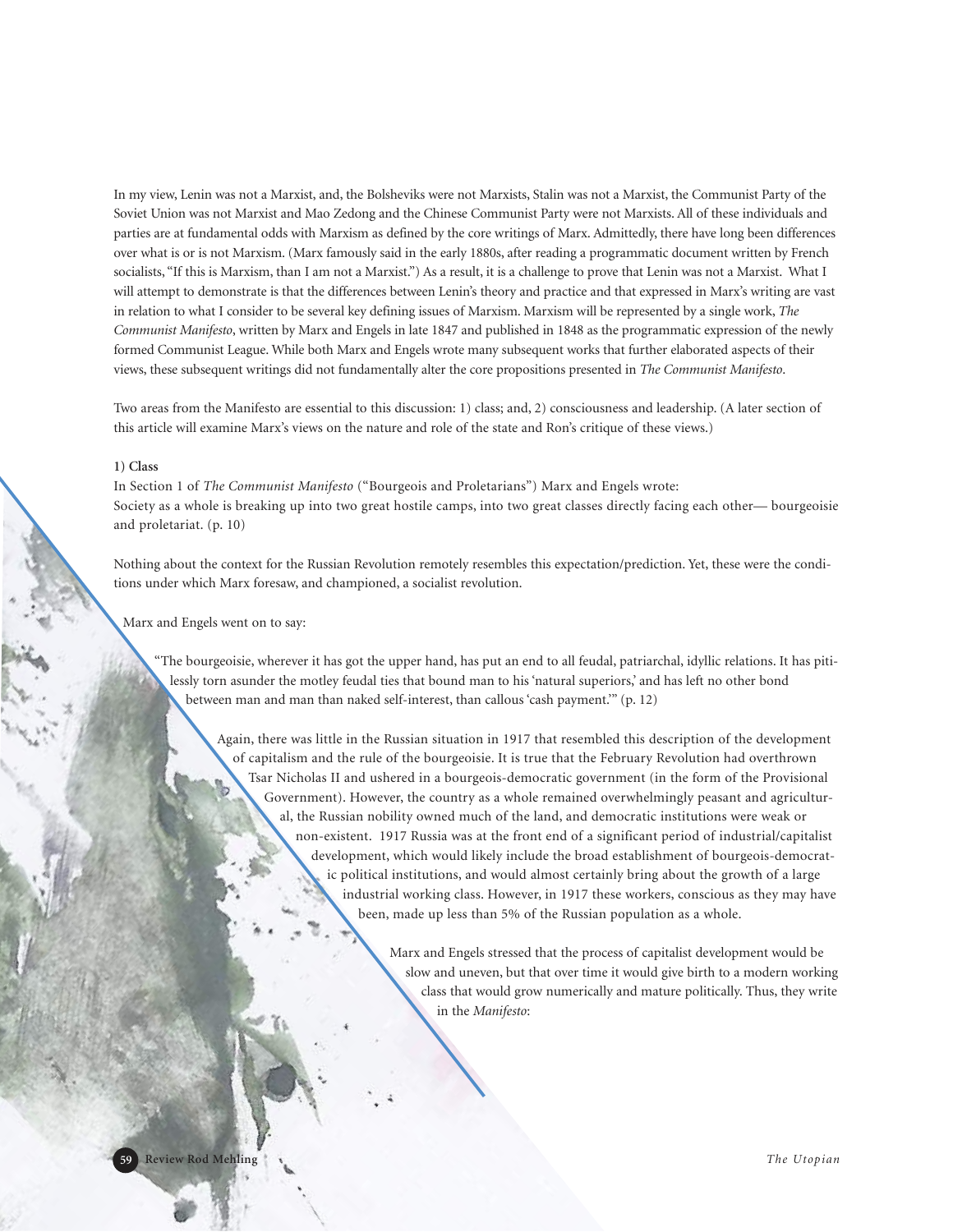"The proletariat goes through various stages of development. With its birth begins its struggle with the bourgeoisie….At this stage the laborers still form an incoherent mass scattered over the whole country, and broken up by their mutual competition….But with the development of industry the proletariat not only increases in number; it becomes concentrated in greater masses, its strength grows, and it feels that strength more….Now and then the workers are victorious, but only for a time. The real fruit of their battles lies, not in the immediate results, but in the ever-expanding union of the workers." (pp. 18-19)

Here, Marx and Engels are describing the creation of a class, the conditions that weld it into a class, and the processes that begin to give that class identity and consciousness. These were not casual observations, things to take or leave. Quite the contrary, they were their central beliefs on the material basis for socialism, and how and why it would come about. The conditions in 1917 Russia do not remotely approximate the existence of such a class, ready to make in its own name, by its own acts, in its own interests, a working class-led socialist revolution.

The first section of *The Communist Manifesto* builds to the following conclusion:

"All previous historical movements were movements of minorities, or in the interests of minorities. The proletarian movement is the self-conscious, independent movement of the immense majority, in the interest of the immense majority." (p. 21)

This is a straight up statement of the nature of the working class movement that Marx and Engels foresaw, placed in the context of the centuries-long process that led from feudalism to capitalism and was now leading the way, in their view, to the development of capitalism in such a way as to make socialism a possible and necessary next step. Marx and Engels' reference to this as "the self-conscious, independent movement of the immense majority, in interests of the immense majority" is: 1) a central, defining tenet of Marxism; and, 2) not remotely similar to the revolution the Bolsheviks led and carried out. Twentieth century self-proclaimed Marxists read this passage and found one pretext or another to walk away from its meaning.

When Trotsky, in 1903, called for a workers' government as an immediate aim of the revolutionary movement in Russia, Lenin answered:

"That cannot be! It cannot be because a revolutionary dictatorship can endure for a time only if it rests on the enormous majority of the people ... The proletariat constitutes a minority ... Anyone who attempts to achieve socialism by any other route without passing through the stage of political democracy, will inevitably arrive at the most absurd and reactionary conclusions, both economic and political." (V. I. Lenin, *Sochinenya*, ix, p.14, quoted from Tony Cliff, *Trotsky on Substitutionism*)

Lenin, at least at this time, was well aware that a working class-led socialist revolution in early 20th century Russia would lead to anti-democratic and, in his words, "reactionary conclusions." He was also aware that this was at odds with Marxism. Trotsky was aware of this as well. At the Second Congress of the Russian Social Democratic Workers' Party (London, 1903), he stated: "The rule of the working class (is) inconceivable until the great mass of them (are) united in desiring it. Then they would be an overwhelming majority. This would not be the dictatorship of a little band of conspirators or a minority party, but of the

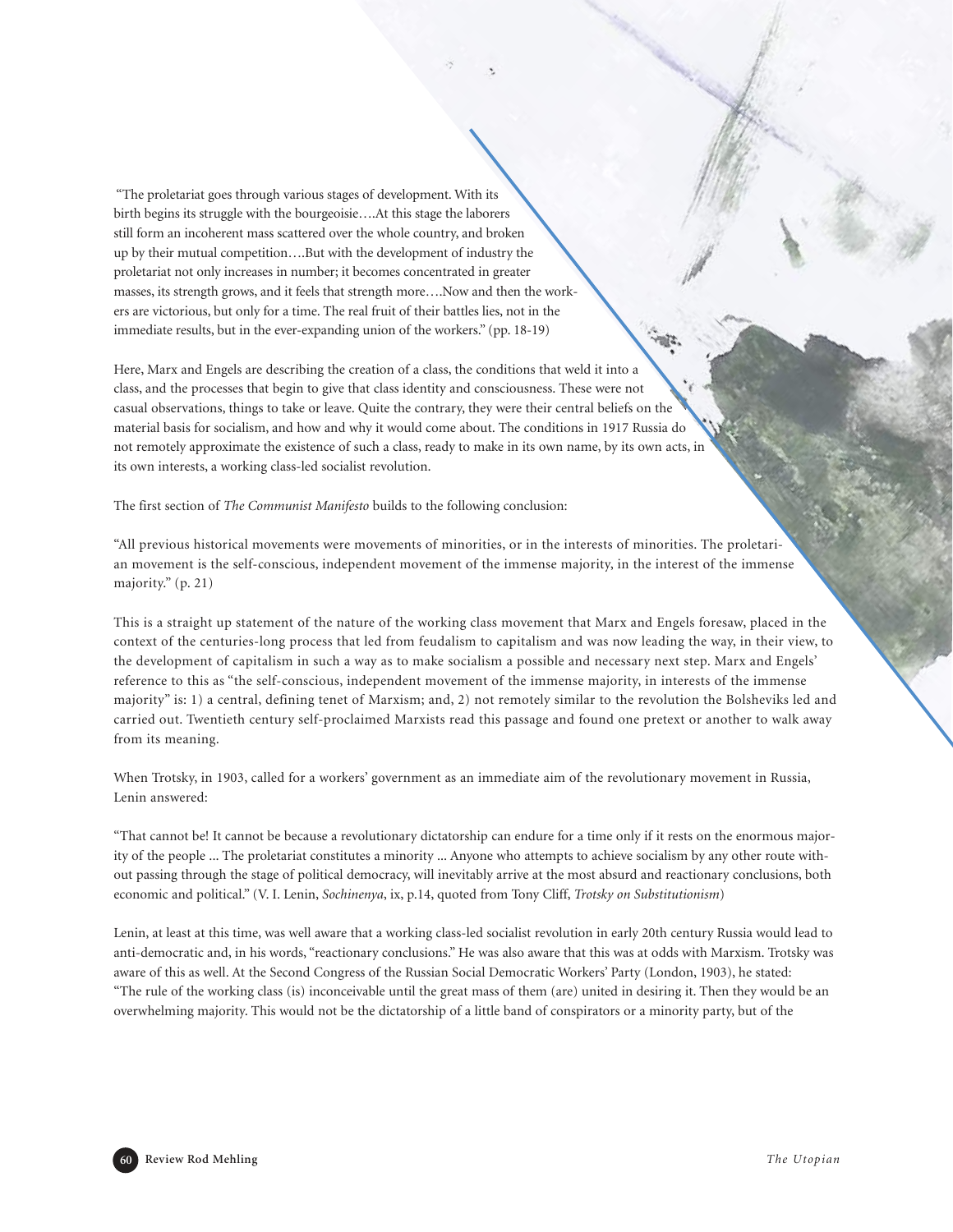immense majority in the interests of the immense majority, to prevent counter-revolution. In short, it would represent the victory of true democracy." (Quoted from Tony Cliff, *Trotsky on Substitutionism*)

Thus Trotsky, like Lenin, rules out the minority rule of the working class as the "dictatorship of a little band of conspirators or a minority party." Each does this based on their understanding of Marxism. Marx himself, writing in the mid-19th century, drives home the point that all 20th century "vanguardists" have abandoned. Speaking to German socialists who, in Marx's words, "flattered" the German workers, Marx declared:

"While we say to the workers: you have 15 or 20 years of bourgeois and national wars to go through, not merely to alter conditions but to alter yourselves and make yourselves fit to take political power, you tell them on the contrary that they must take over political power at once or abandon all hope." (Quoted from Tony Cliff, *Trotsky on Substitutionism*)

#### **2) Consciousness and leadership**

The opening of Section 2 of *The Communist Manifesto* asks the question:"In what relation do the Communists stand to the proletarians as a whole?" Marx and Engels go on to answer:

"The Communists do not form a separate party opposed to other working class parties. They have no interests separate and apart from the proletariat as a whole. They do not set up any sectarian principles of their own, by which to shape and mold the proletarian movement." (p. 23)

No separate party to vie for leadership with other parties? No separate interests from the working class as a whole? No sectarian principles with which to lead the proletarian movement? This hardly sounds like Leninist-inspired Bolshevism. To be fair, Marx and Engels do suggest two programmatic points their movement ought to stand for. They write:

"The Communists are distinguished from other working class parties by this only:

"1. In the national struggles of the proletarians of the different countries, they point out and bring to the front the common interests of the entire proletariat, independent of all nationality.

"2. In the various stages of development which the struggle of the working class against the bourgeoisie has to pass through, they always and everywhere represent the interests of the movement a whole." (p. 23)

These two points are striking. Each of them is designed to lend support to the idea that the proletariat is a class. Point #1 seeks to overcome the division of the working class into separate nationalities with separate national interests, counter-posing to this the notion of a common, international class interest ("Workers of the World Unite!). Point #2 makes the same fundamental point; where sections of the working class have, in one way or another, been pitted against each other, they (Communists) "always and everywhere represent the interests of the movement as a whole." There is little or nothing in the description by Marx and Engels of the role of Communists that matches that of Lenin and the Bolsheviks. How can the call for "no separate party opposed to other working class parties" be seen as remotely similar to the Bolshevik outlook? How can Marx's declaration that Communists "have no interests separate and apart from the proletariat as a whole" be seen as Leninist? How

**611 Review Rod Mehling** *<i>Beview Rod Mehling Review Rod Mehling*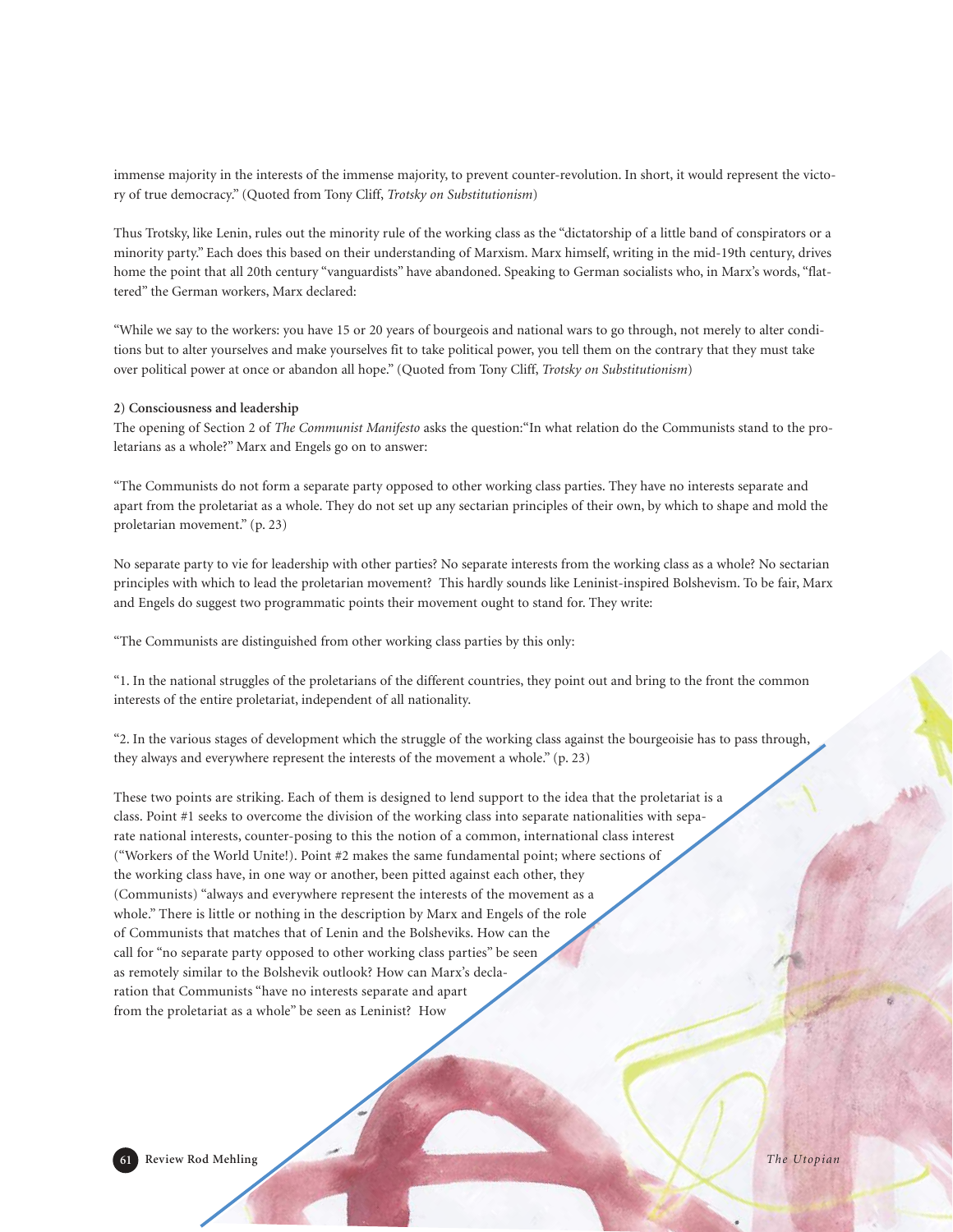can the declaration of "no sectarian principles by which to shape and mold the proletarian movement" be squared with Lenin's views? The entire history of the Bolshevik experience was to see the correctness and purity of the Bolshevik program as requiring not merely discussion and debate, but as demanding that a line in the sand be drawn. Standing on the other side of that line stood "class traitors" or "class enemies," more dangerous than the bourgeoisie itself.

Lenin believed that: 1) workers were not capable of reaching socialist consciousness on their own (this consciousness could only be brought to them "from without," by the revolutionary party; 2) the party was the "representative" of the working class not only in the sense that its "correct program" would provide "correct leadership," but in the sense that the party was more important than the class, that, in fact, it could lead the working class against the real live workers. (And, so it did, dispersing the Constituent Assembly, refusing virtually any coalitions or alliances with other parties, persecuting Mensheviks, SR's and Anarchists, murdering the Kronstadt sailors, and jailing, exiling and sometimes killing "backward workers.") The vast disparity between the Bolshevik notion of consciousness and leadership and that expressed by Marx and Engels in *The Communist Manifesto* is evident. Does it make sense to call Leninism Marxism? I do not think so.

This discussion leaves unanswered the following question: if Lenin fully understood that it was a break with Marxism to believe that a working class-led revolution in Russia was "on the agenda," how did he (and Trotsky and other Marxists) jettison these views? And, once doing so, how did they manage to dress their new views up as Marxism? One answer lies in the occasional statements by Marx that suggest that Russia, due to its unique position in Europe, might have a "special path" to communism. There are several reasons why, in my view these statements by Marx do not support the actions of Lenin and the Bolsheviks. First, it would be a mistake to stack a few random comments by Marx against the thrust of his systematic writings. Second, in the most relevant of these comments, Marx is not discussing the possibility that Russia could be ripe for a working class-led socialist revolution. Quite the contrary, Marx viewed Russia as an overwhelmingly peasant country with a virtually non-existent modern working class. What he noted was the unique communal traditions that existed among the Russian peasantry. In light of this communal tradition, Marx suggested that, in concert with a worldwide socialist revolution, Russia's peasants might be able to skip over a capitalist stage of development and move directly to a "Communist communal peasant society." In other words, Marx was speaking of a form of uniquely Russian peasant communalism that might survive and grow in an otherwise socialist world. Working class-led socialist revolution in Russian workers did not even figure remotely into Marx's thinking.

A second line of thought is more complicated. Leon Trotsky, writing in the midst of the 1905 Russian Revolution, pointed to the extremely weak nature of the Russian bourgeoisie and posited that, since this bourgeoisie could not/would not carry out its "bourgeois-democratic" tasks, this job would fall to the revolutionary Russian proletariat. Further, once such a working classled revolution had begun, in certain circumstances it might be possible to continue it directly through the "bourgeois stage" to a "socialist stage." Hence, the phrase "Permanent Revolution." Trotsky said that if the Russian revolution "sparked" a world revolution," thereby providing the "material base" for socialism in Russia, the revolution could move from the bourgeois stage directly to the socialist stage. Lenin rejected Trotsky's view as un-Marxist until World War I had broken out in 1914. Sometime between August 1914 and April 1917, Lenin recognized: 1) that war had created potentially revolutionary conditions in Europe (including Russia); and, 2) that the soviets (councils or committees) created by Russian workers in the midst of the February Revolution, then by soldiers, sailors and peasants in the revolution's aftermath, provided an alternative form of government, radically different from typical (bourgeois) parliaments. In these circumstances, he changed his views on the possibility of a

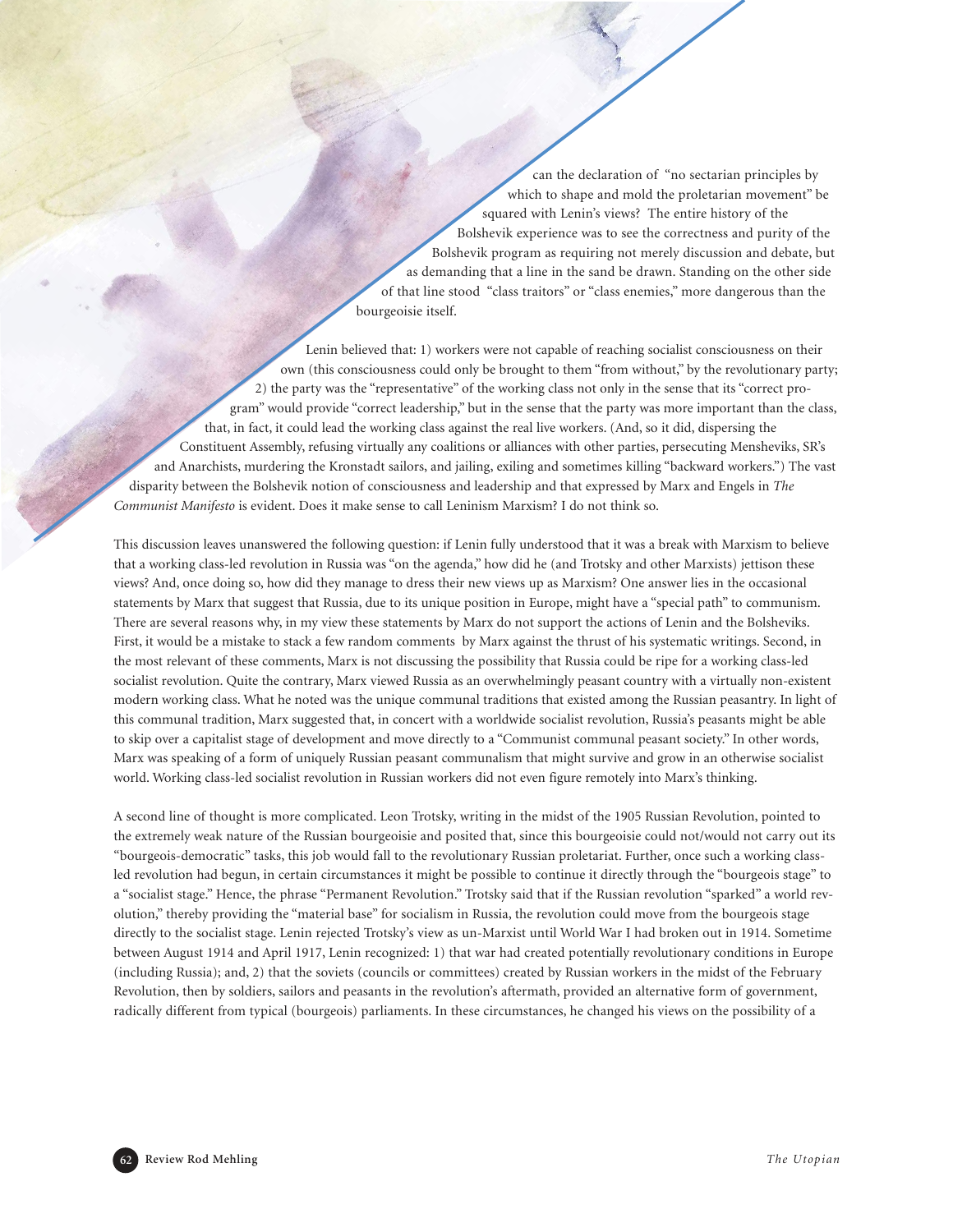working class-led socialist revolution in Russia. Able to return to Russia from exile in Switzerland, Lenin unveiled his famous April Theses upon arrival at Russia's Finland Station. In this short, enumerated speech, he called on the Bolsheviks to take steps to prepare for the overthrow of the Provisional Government. Explicit in the April Theses was the need for the class-conscious Russian workers, under the leadership of the Bolsheviks, to overthrow the capitalist Provisional Government and establish a government of the "workers and poor peasants." Socialist revolution was now on the agenda in Russia. Again, we need to challenge ourselves to ask whether Lenin's new outlook, and the subsequent course of his and the Bolsheviks actions in the summer/fall of 1917 through to the consolidation of the Bolshevik regime by the time of Lenin's death in 1924, is fundamentally contrary to the essence of Marxism. Marx repeatedly emphasized that socialism would result from the activities of a well-developed, highly conscious, independent, self-acting working class movement that makes up the immense majority of the population and acts as the immense majority, in the interests of the immense majority. No such thing existed in Russia in 1917.

The third line of thought to explore is based on my own analysis and conclusion that it is almost impossible to overestimate the transformative change brought on by the 20th century, a century some historians have defined as beginning in 1914, with the outbreak of World War One. The Great War, as it was known at the time, was a cataclysmic event, one with an impact on the people and societies who experienced it that is difficult to fully appreciate. That impact begins, of course, with the war's unprecedented level and scope of death and destruction. Beyond this, the war, both during and after, resulted in the dislocation of millions of people, either as refugees fleeing war-torn areas and the raping and pillaging armies during the war, or as a result of redrawn national boundaries. By the war's end, four empires had collapsed—the Ottoman Empire, the Austro-Hungarian Empire, The Russian Empire, and the German Reich—and the British Empire was launched on its downward trajectory. In addition, as we know, there were two revolutions in Russia, as well as short-lived, aborted or failed revolutions in Germany, Hungary and elsewhere. Beyond these straightforward facts, it is important to emphasize the devastating impact the war had on people's basic outlook. As the 19th century, a century of maturing bourgeois capitalism, drew to a close, the predominant worldview was one of profound optimism: humanity was making virtually uninterrupted progress toward a better future based on the unending miracles and wonders of science and technology. Anything was possible to achieve, and most commentators, philosophers, writers, pundits, scientists and politicians believed that it would be achieved. Including Marx. The Great War shattered these illusions. Optimism was replaced by deep pessimism, even profound cynicism. Technology had proved itself a monster; killing had never taken place on such a scale, with such brutal efficiency. War had lost all glory; governments had lost all credibility, and in the chaos and dislocation (economic, social and political) of wartorn Europe, bourgeois (parliamentary) democracy seemed incapable of addressing people's fundamental needs. In this context, radical solutions grew more attractive and, as we know, radical extremists came to power in many countries: Russia (Bolshevism); Italy (Fascism); Germany (Nazism); Spain (Fascism/authoritarianism); along with authoritarian or semi-fascist governments in other countries. These regimes proceeded to profoundly alter the nature of the modern state and, of course, played key roles in taking the world into an even more devastating Second World War.

The vastly different economic, political and social conditions of post-WW I Europe, and the game-changing political options and choices these conditions presented, offer an illuminating lens through which to view the theory and practice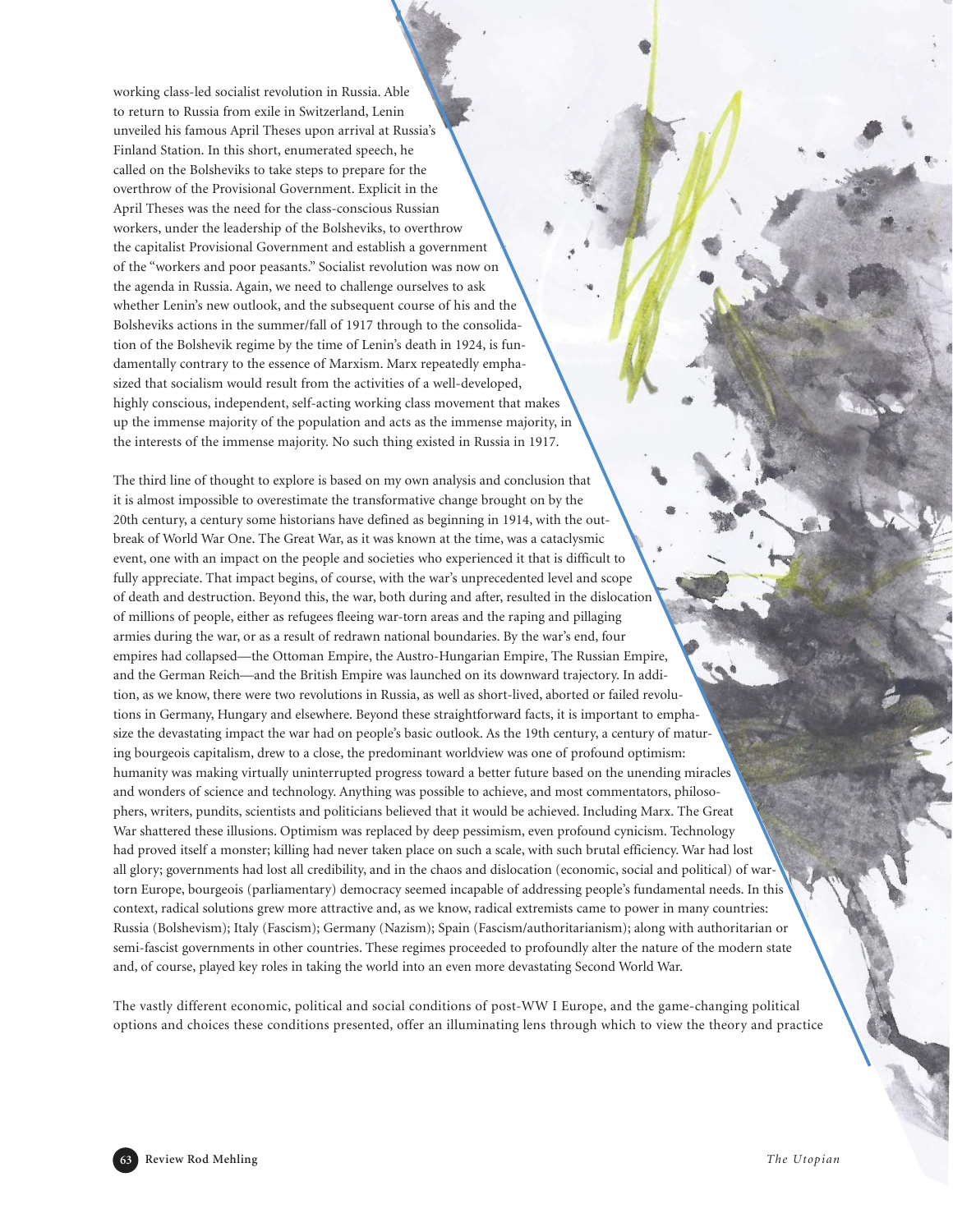of Lenin and the Bolsheviks, and the relationship of that theory and practice to Marxism. The war mobilized tens of millions of common citizens in a way no war had ever done before. Elite, professional armies were replaced by mass conscription. Incredibly large percentages of the young (and not so young) male population were drafted into these armies; tens of millions of other citizens were mobilized on the "home front." Not only did this instill in the common citizenry a notion of newly-found rights—political rights, workers' rights, women's rights, national rights—but it also meant that the masses would be players on the political stage as never before. Thus, it is no accident that the distinctly 20th century phenomenon of fascism, used broadly to include the movements mobilized by both Mussolini and Hitler, makes its appearance in a post-WW I context. Fascism is not merely dictatorship; after all, kings, tsars and Kaisers were dictators for the most part. Rather, if fascism has a single, defining feature it is that it involves the organization and mobilization of a mass movement to bring its leader and ideology to power. Black Shirts, Brown Shirts, Storm Troopers, Squadristi, along with pageantry and propaganda via mass media—these are the hallmarks of Mussolini's Fascism and Hitler's Nazism. Their programs were designed to appeal to the masses; The word "Nazi," after all, is the abbreviation of Nationalsocialiste (national socialist), and both Mussolini and Hitler claimed their movements stood for a "third way," an alternative to both capitalism and socialism.

> If we recognize that the 20th century path to power for non-traditional elites (people who were not industrialists, bankers, or their political representatives) lay through the masses, we have some greater context for why left-wing movements, including Leninists, Stalinists, Maoists, and Fidelistas, adopted a program with "mass appeal." And what better program than Marxism? After all, Marx issued one of the most compelling calls ever for the toiling masses to rise up and take power into their own hands. Thus, I argue that we should give greater consideration than Ron does to the proposition that determined middle class intellectuals, with a burning desire to "make history," dressed their ambitions and actions in a necessary and effective set of clothing. These individuals were "substitutionist" in every sense of the word: No bourgeoisie sufficiently developed and strong enough to carry out the democratic-capitalist revolution? Don't worry, we've got it covered. No working class sufficiently developed and strong enough to carry out the socialist revolution? Don't worry; we've got it covered. No democratic means available to carry out our "mission?" Don't worry; we've got that covered too.

> > The strongest argument against this view lies in the following question: What in Marxism enabled all of these leaders/movements to credibly claim that they were Marxists? Or, as Ron puts it, "…is there something in Marxism that makes it prone to being 'misinterpreted'…that leads, in other words, to totalitarianism?" (*Tyranny of Theory*, p. 20). In other words, Ron and others may accept some or all of the above, but still argue that it is precisely Marxism that gave Lenin and the Bolsheviks (and those that followed them) the specific theoretical and programmatic tools for their totalitarian actions. Since Marx claimed that he recognized the "historic march of events," Marxism provides perfect "cover" for pretty much anything, including, as a case in point, the brutal and dictatorial actions the Bolsheviks directed against those who stood in the way of their all-knowing regime. There is logic to this argument, and I do not seek to prove Ron wrong here. Rather, I have tried to offer certain context—from Marx's own writings, from the views and actions of Lenin and other Bolshevik leaders, from the particular context of the period in which "Marxism-Leninism" came to power—to suggest that it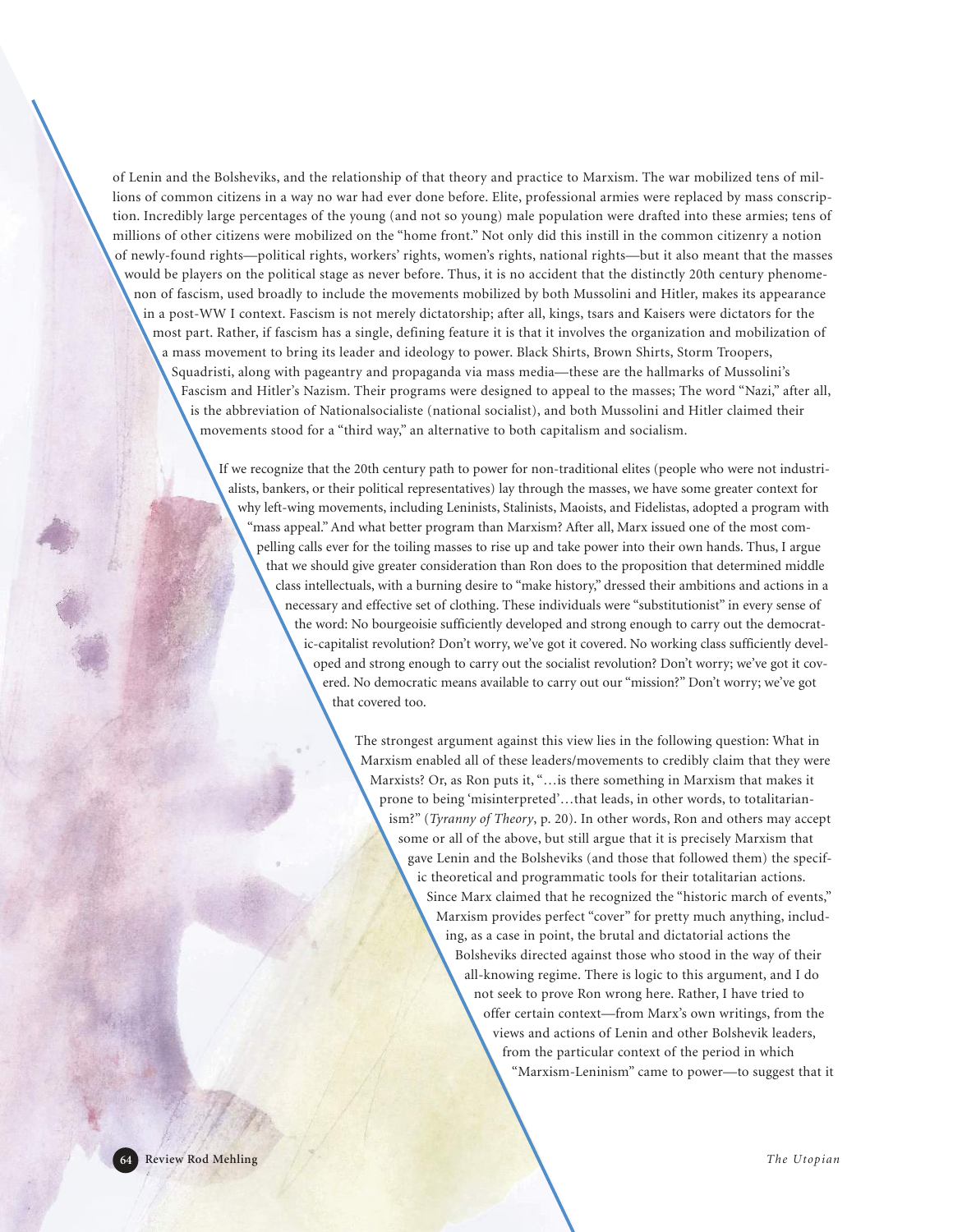is worth further considering the possibility that Marxism did not lead to totalitarianism, but rather that it was hijacked, and then thoroughly distorted and misused by fanatical totalitarians who were seeking power.

As one example of this alternative view, let's look briefly at Ron's argument in *A Look at Leninism* that Lenin was a state capitalist because, among other things, he was an "orthodox Marxist" for much of his life. Ron argues that, since Lenin's Marxism led him to believe that Russia had to pass through a significant bourgeois-democratic, capitalist, phase of development, once in power he wound up acting like a…bourgeois capitalist. I think Ron's argument here stands matters on its head. Marx was right about Russia; it did not have a working class that could, in its own name and in its own interests, shape a democratic, libertarian, socialist, future. Lenin broke with Marxism and, with Trotsky, came up with many forceful arguments explaining why the Bolsheviks were leading a revolution "of and for the workers," or alternatively, "of an alliance of the workers and poor peasants." At times, this revolution was said to be going over immediately to socialism; at other times, it was passing through a short transitional stage of further capitalist development that would then lead to socialism. In the few short years (1917-24) that Lenin was alive following the October overthrow of the Provisional Government, the Bolsheviks issued "socialist" decrees, then drew back from some of them, then turned to what they termed "War Communism" (during the Civil War, 1918-21). Following the disasters of War Communism, the Bolsheviks veered yet again in a sharply different direction, and, at Lenin's insistence, adopted the "New Economic Policy," a radical departure from War Communism that injected significant elements of capitalism into the Soviet economy. Whether Lenin believed each of these variants was correct, from 1917-1924, Lenin and the other Bolshevik leaders consolidated their single-party rule, carrying out the ruthless suppression of any alternative parties or tendencies, claiming that the mistaken views of these groups made them "class enemies."

To restate my underlying contention: Marx's "scientist" philosophy is not sufficient by itself to label Marxism totalitarian. Such a conclusion rests in some significant measure on the subsequent actions of people who claimed that they were Marxists. If one sees these actions as "Marxist," then it becomes hard, if not impossible, to argue with the contention that Marxism is totalitarian. If, on the other hand, one sees the 20th century left-wing movements as having abandoned Marxism, then the conversation becomes a more open one.

#### **Was Marx an advocate of a dictatorial state? (Well, isn't that what the dictatorship of the proletariat is?)**

Two chapters of *The Tyranny of Theory* are devoted to a discussion of the Marxist concept of the state. In the first chapter, Ron discusses the views of Marx and Engels toward the state, both under capitalism and under socialism. He then presents his own analysis of the state. In the second chapter, Ron addresses the specific issue of the working class taking over the state, and places this concept in the context of his discussion of the state in general in the prior chapter. The issue of the state is complex, and involves the following three questions: 1) What is the state, and what is Marx's view of the state? 2) What should the role of the state be under socialism, and what is Marx's view of this role? 3) What did Marx mean (or not mean) by the term, "the dictatorship of the proletariat"?

At the outset of Chapter 2 ("The Marxist Theory of the State"), Ron makes clear the importance he attaches to Marxism's attitude toward the state: "…a given ideology may be totalitarian in its underlying logic, but if it lacks a focus on using the state as a means of transforming society, that is, of imposing its ideas, its totalitarianism will remain implicit." (*The Tyranny of Theory*, p. 29)

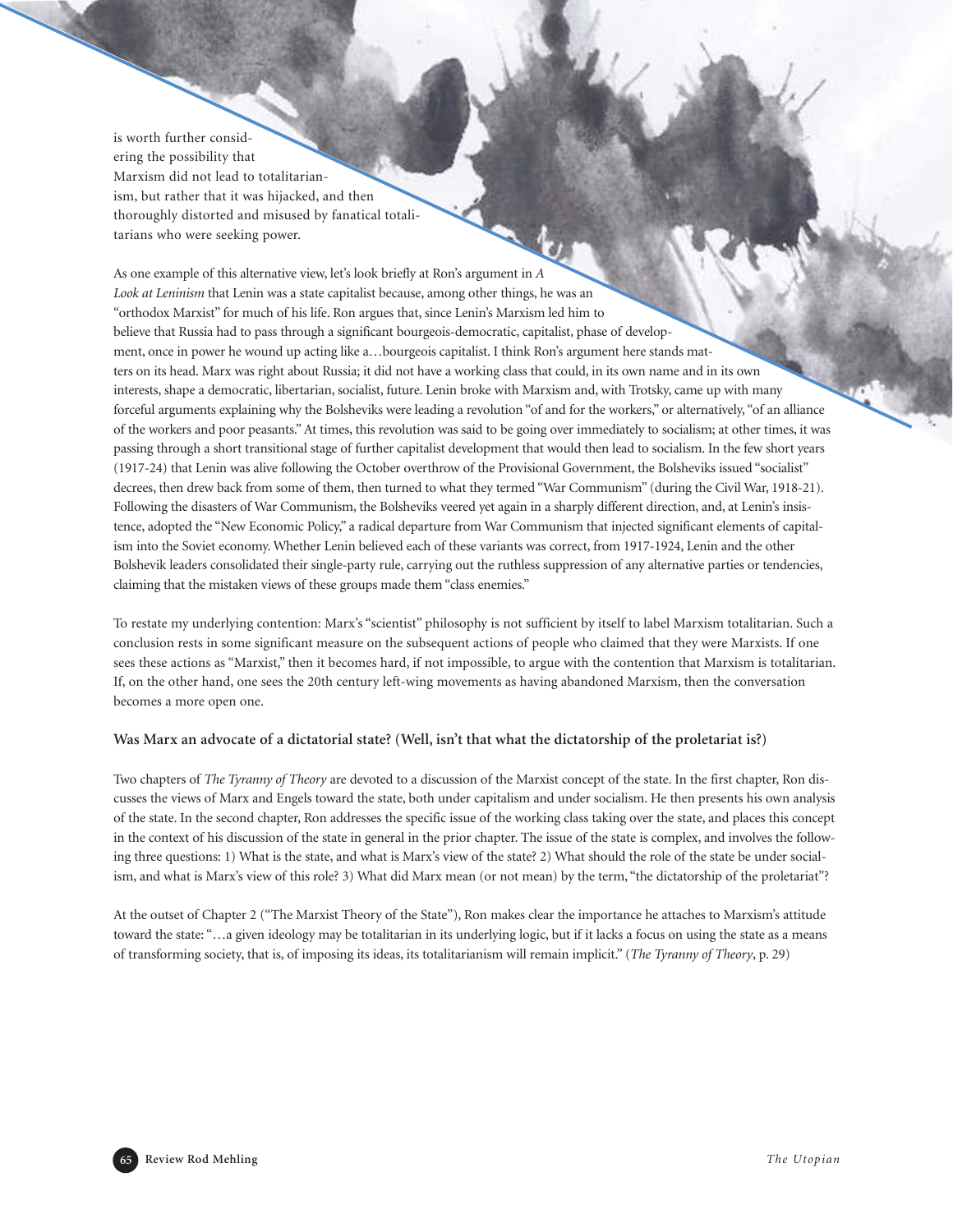It is worth noting that in this passage, Ron has made one of my central arguments: he writes that the "underlying logic" of an ideology (in this case, Marxism) may be totalitarian, but if it lacks a practical form, that is, "a means of imposing its ideas", its totalitarianism will remain, in Ron's words, "implicit." This is precisely my view of the philosophic totalitarianism of Marxism—it was implicit until it was made explicit by forces that had little in common with Marxism, other than their claim to "represent the masses."

That said, let us turn to the issue of the state more broadly. Ron begins his discussion with a concise summary of Marx and Engels' views of the state under capitalism, which I paraphrase here:

• The state grows out of conditions of "relative scarcity."

• The state is controlled by the economically dominant class, allowing it to control and exploit other subordinate classes.

• While the state is usually directly controlled by the dominant class, under certain conditions it may be controlled by forces somewhat independent of either the bourgeoisie or the working class.

• The parliamentary democratic republic is the highest form of the state (at the time Marx and Engels were writing), but its democracy is illusory in the sense that the capitalist class dominates the state through its wealth and power.

Ron then puts forward his central tenet:

"…the state in capitalist society is a capitalist institution; its assumptions, structures, procedures, and everything else about it imply, reinforce, and reproduce capitalist relations. The capitalist state does not need to be controlled, directly or indirectly, by the capitalist class for it to serve the interests of that class and to preserve capitalist society as a whole; it does so because the state is at the center of, and is essential to, the entire system." (*The Tyranny of Theory*, p. 42)

At first glance, this might seem like a passage straight out of *The Communist Manifesto*. Not so. Ron is distinguishing his concept of the state from that of Marx and Engels based on the extent to which the state is seen as independent of the capitalist class. Ron maintains that Marx and Engels viewed the state as independent entity, one that the capitalist class controls and uses, but nonetheless remains separate from capitalism itself. Ron offers an alternative view:

"…an essential element of the structure of class society, a kind of skeleton around which ruling class and society as a whole are organized; ruling class and state (and a web of hierarchies) are thoroughly intertwined. They are part of—in a sense, the apex of—a more or less unified hierarchical, authoritarian structure that dominates society." (*The Tyranny of Theory*, p.41)

I find the difference between these two views, at least at this level, to be abstract, and without significance. We can agree that the capitalist state is overwhelmingly oppressive; whether a non-capitalist state, that is to say a state that not owned and controlled by the capitalist class and used as a tool for its collective rule, would of necessity be oppressive simply because it is "the state" depends on what type of state it is, how it is organized, how it is controlled, and what role it plays.

Ron sees it differently:

"…the Marxist view that the state is an instrument of the ruling class implies that the state can be taken over by the working class, and utilized for its own purposes." (*The Tyranny of Theory*, p. 43)

> However, Marx did not argue that the capitalist state could simply be taken over and used by the working class for its own purposes. Ron acknowledges that Marx and Engels often insisted that the "…proletariat cannot simply take over the existing state machine…" (*Tyranny*, p. 43) He further acknowledges that, following the experience of the Paris Commune in 1871, Marx and Engels wrote that the failure of the Commune was that it did not "smash" the "existing state apparatus," that is, it failed to recognize that the ruling capitalist class had built into the very fiber of the state, institutions and mechanisms that would undermine an egalitarian, working class majority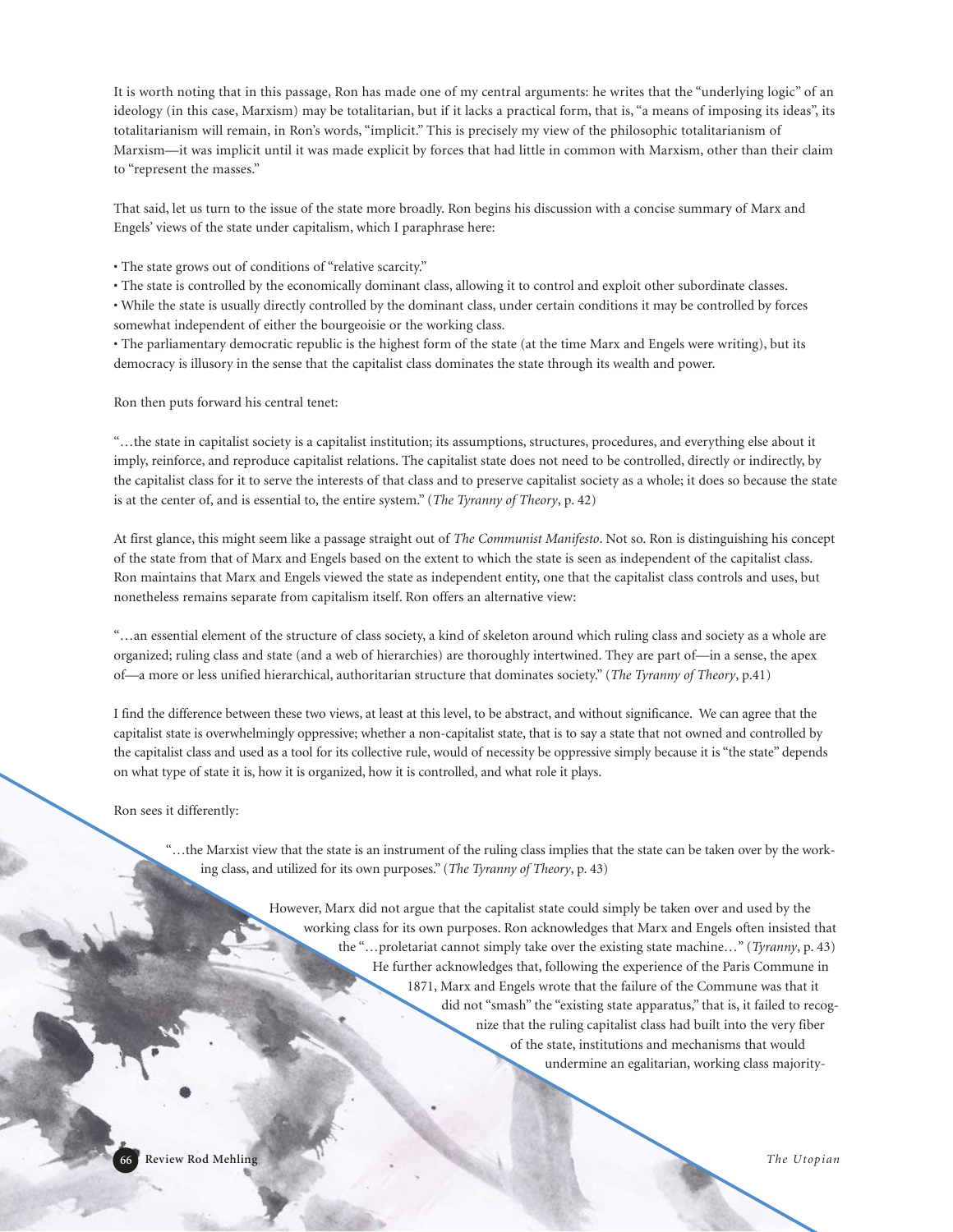based socialist democracy. Ron dismisses these clear statements by arguing that "this insistence (by Marx and Engels--RM) does not flow logically from the theory." (*Tyranny*, p. 43) In other words, other aspects of Marxist theory, not Marx and Engels' explicit writings on the state, dictate that Marx and Engels must actually have believed that the working class can simply take over and use the capitalist state. I don't find this convincing.

Ron next argues that Marx and Engels' view that the state can exist in a form independent of a specifically capitalist state implies that the state could be used to build a form of socialism that the workers do not control, specifically that a minority party might "misuse" the state in the service of building socialism. This argument is not convincing either. Could some minority, led by a party that claims to represent somebody else, use the state to oppress people? Of course it could. More to the point, of course it has. But this is not a telling argument about the nature and role of the state. If a minority seizes power and rules over the majority of people, bad things will happen. One theory of the state or another will not change that fact. If, on the other hand, the working class, as the immense majority, becomes conscious of itself as a class, chooses to end a system of private profit, vast disparity in wealth and power, and reorganize society in the interests of the "all," it is likely that good things will happen. I do not think that the course—and ultimate success—of this unpredictable, uncharted development will depend on the difference between Ron's formulations on the nature of the capitalist state and that of Marx and Engels. I do think that the question of how such a "movement of the majority" might reorganize society is important, and that Marx and Engels' dismissal of this "utopian" reorganization was mistaken. It is a rich discussion on its own terms, and should be pursued. However, in its present form, the discussion suffers from some confusion and distortion, resulting from the fact that the underlying discussion that is taking place is actually over whether any form of state—no matter how defined—is oppressive, and therefore totalitarian. I would prefer to see this discussion in the context of how the majority of people, freed from the dictates of capitalism and the dictatorship of the capitalist class, might organize production, distribution and other essential features of a cooperative, pluralistic society. Where would direct, local planning and activity leave off, and where might regional, national or international cooperation and exchange begin? Is there any role whatsoever for something we might term a government in this process, and to what degree, and in what ways, is a government different than a "state"? Does a state, any state, have certain properties that act apart from anything human beings wish or desire, that is, is a state a living organism, rather than a functional arrangement? These are just a few of the questions that deserve full exploration. Yet, even if we agree that the different formulations on the nature of the state discussed above have less meaning than Ron suggests, we are still left with the fact that Marx and Engels referred to socialism in terms of the "dictatorship of the proletariat."

In Chapter 3 of *The Tyranny of Theory,* Ron focuses on Marx and Engels' call for the "dictatorship of the proletariat." It is hard to think of any more unfortunate words ever written. True, Marx was writing before the advent of modern totalitarianism. The specific form of 20th century dictatorship—fascism and Nazism on the right, and Stalinist "Communism" on the left—were still a half-century away. But the Bourbons, Hapsburgs, Hannovers and Romanovs were certainly autocrats, and even if dictatorial rule through the modern state was still being fashioned, Napoleon had already taken significant steps along that road. Why, then, did Marx and Engels use these words, and what did they mean? Is this evidence that a dictatorial state is inherent to Marxism, or is there another explanation?

**67 Review Rod Mehling**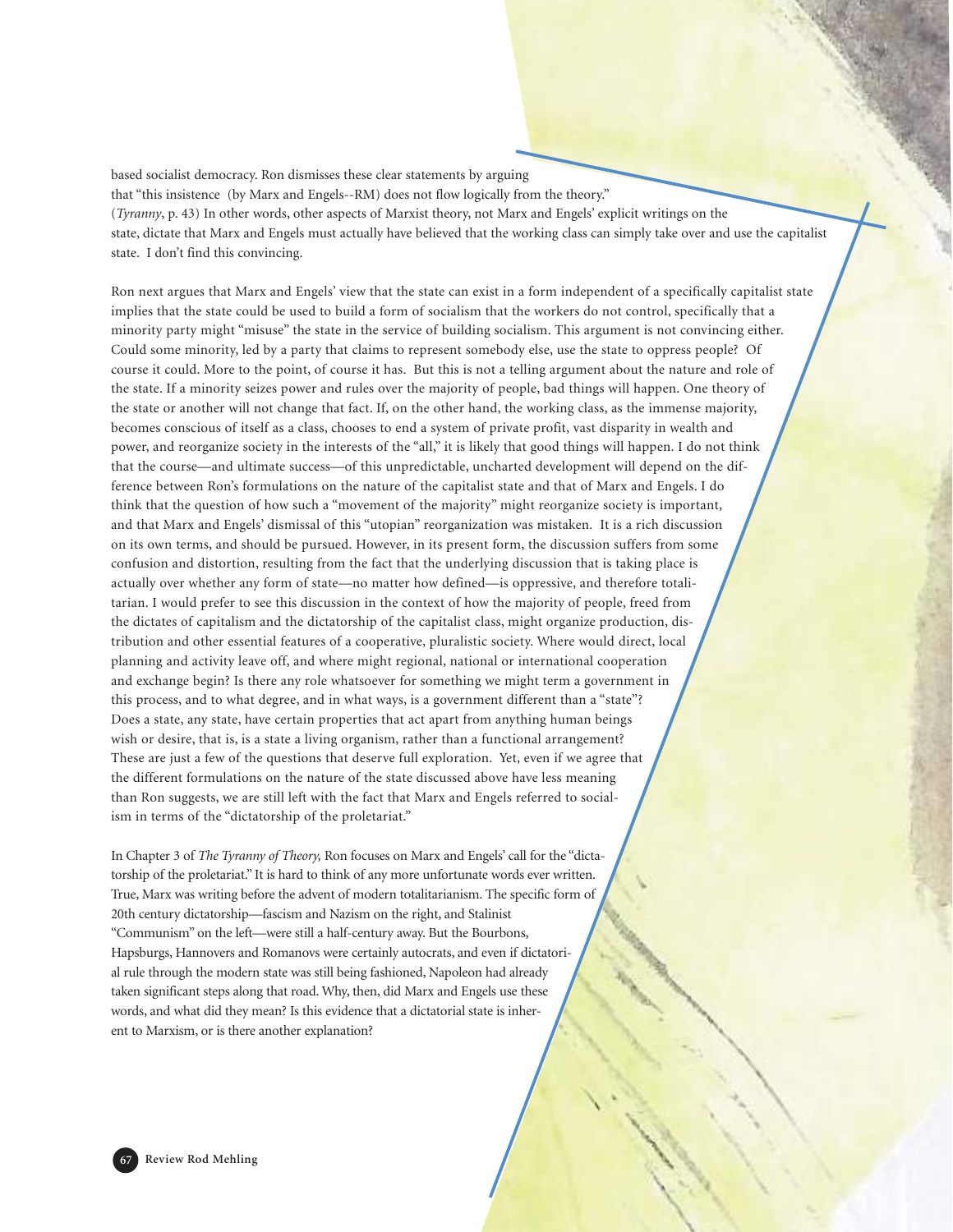As he does throughout the book, Ron presents an accurate summary of Marx and Engels' views on this issue. Ron states that Marx and Engels believed that: 1) The proletariat would conquer political power, and thereby become the ruling class; 2) It would then smash the capitalist state machine and create its own state, the revolutionary dictatorship of the proletariat; 3) This state would be "*unlike other states in history*" (emphasis added) because it would be the instrument of the immense majority to suppress the exploiting minority "in order to do away with exploitation altogether;" and, 4) As this state wrested capital from the bourgeoisie and increased society's productive capacity based on a "common plan," the basis would be laid for the state to "wither away." (*Tyranny*, pp. 55-6) Ron's central argument is that the focus Marx and Engels put on the state, their emphasis on its repressive tasks vis a vis the bourgeoisie, and their vagueness on how the state would eventually wither away, means that "the establishment of extremely repressive, brutal dictatorships by Marxists was not an historical accident but the logical consequence of their worldview." (*Tyranny*, p. 57)

Does this argument hold up, or does it rest to too great a degree on the fact that various social force and leaders, using the Marxist banner, created such states, irrespective of whether Marxist theory necessarily leads to this outcome? In other words, can we separate Marxist theory from the experience of 20th century minority movements that, under an anti-capitalist banner of one form or another, created radical dictatorships that transformed society in their own interests? Since to some degree this becomes a repetitive argument, my sole focus will be to challenge commonly held assumptions about Marx and Engels' use of and views on the phrase, "dictatorship of the proletariat."

Richard Hunt, in the preface to his work, *The Political Ideas of Marx and Engels* (Vol. 1: "Marxism and Totalitarian Democracy, 1818-1850"), notes that Marx and Engels used the phrase "dictatorship of the proletariat" infrequently. More significantly, he locates the use of the term in a particular context, an effort to establish a united front with forces led by Louis Blanqui. Hunt's overall thesis is that "Marx and Engels were neither totalitarians nor garden-variety parliamentary democrats, neither 'Communists' nor 'Social Democrats'." Hunt argues that what Marx and Engels "envisaged for the future society, from its very beginning, was a kind of participatory democracy organized without any professional leaders or administrators at all, which has nowhere been established in a national government, and which requires some effort of imagination and historical understanding…." (*Political Ideas*, p. xiii-xiv)

Although Marx and Engels used the phrase "dictatorship of the proletariat" as a bridge to the Blanquists, they went to great lengths to distinguish the content they give to the phrase from the content intended by the Blanquists. Hunt writes:

"The Blanquist conception of revolution involved a series of grim deductions from the central postulate concerning the political immaturity of the masses. Among these was the necessity of postponing democratic elections until after a temporary educational dictatorship. In diametric opposition to such views…Marx and Engels foresaw a prior maturation of the populace and revolution whose first act would be the establishment of universal suffrage and democratic institutors." (*Political Ideas*, p. 135)

During this period, Engels wrote:

"The working classes will have learned by experience that no lasting benefit whatever can be obtained for them by others, but that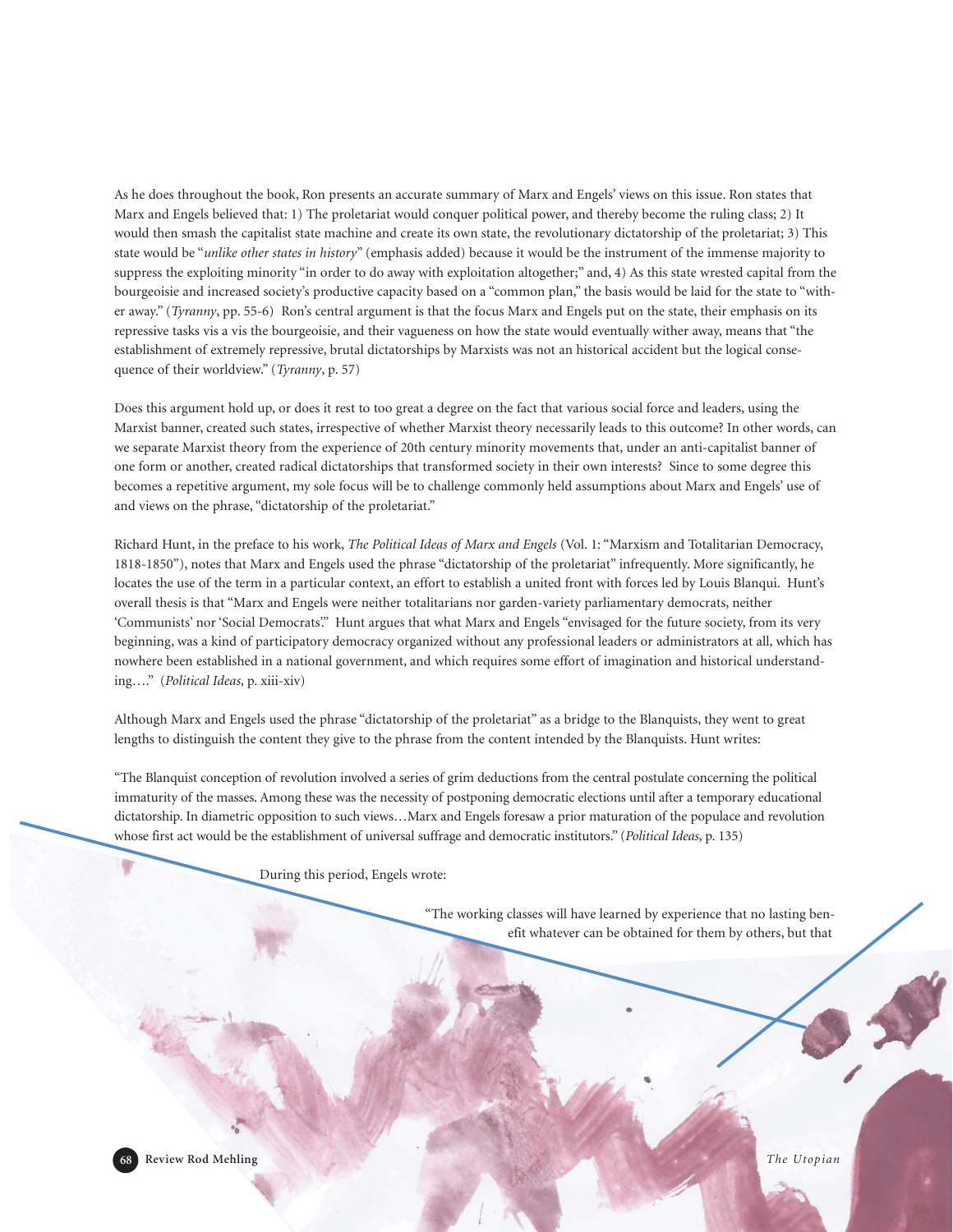they must obtain it themselves by conquering, first of all political power." (Quoted from *Political Ideas*, p. 229)

Marx and Engels described a mature, self-conscious, self-acting working class taking political power. Though they used the term "dictatorship" (infrequently, and referring to the rule of a class), the argument here is that this use had nothing in common with the present-day conception of one-man, committee or minority party rule. Hunt argues that Marx and Engels fully retained the meaning of a class dictatorship described above, and in no sense adopted the Blanquist notion of the "educational dictatorship" of a minority. Hunt points out that Marx and Engels infrequently linked the term "dictatorship" to the working class (only a total of sixteen times, in eleven separate writings). (*Political Ideas*, p. 297) Not only were these uses infrequent, but according to a study by Hal Draper, they are found in three distinct periods: 1850-52; 1871-75; and 1890-93. Hunt argues the significance of this as follows:

"During the first two periods, and at no other time, Marx and Engels worked in united fronts with the Blanquists. This double coincidence can scarcely be accidental, and we will see that the final uses in the nineties fall into line too as a 'sort of echo of 1875.'" (*Political Ideas*, p. 297)

Referencing Draper's study, Hunt points out that over the course of the two full decades between the period of the Communist League and that of the second collaboration with Blanqui (the period following the suppression of the Paris Commune in 1871), Marx and Engels never used the phrase "dictatorship of the proletariat." The phrase is only used again in the aftermath of the suppression and is used in the direct context of a dialogue with Blanqui and his followers. Hunt quotes Engels as writing in 1874:

"Blanqui is essentially a political revolutionist. He is a socialist only through his sympathy with the sufferings of the people, but he has neither a socialist theory nor any concrete practical proposals for social redress. *In his political activity, he was mainly a 'man of action,' who believed that a small, well organized minority, by attempting a revolutionary surprise attack at the right moment, could raise forth the masses of the people with a few initial successes and thus make a successful revolution….From Blanqui's conception that every revolution is a surprise attack by a small revolutionary minority, there follows of itself the necessity for a dictatorship after the success of the venture. This would be, to be sure, a dictatorship not of the entire revolutionary class, the proletariat, but of the small number who have made the surprise attack, and who are themselves previously organized under the dictatorship of one or several individuals.*" (Quoted from *Political Ideas*, p. 310-11, emphasis added)

Engels' rejection of a minority seizure of power, carried out by a party dominated by an elite group of leaders could not be more clearly stated. Moreover, it would be easy to substitute the name V.I. Lenin for Blanqui, and Bolsheviks for Blanquists in the highlighted portion of the passage. This is so because Lenin and the Bolsheviks were Blanquist, not Marxists.

#### **Conclusion**

It is fair to argue that this article has made too many excuses for Marxism. In the end, there is no way to prove that Marxism is not the